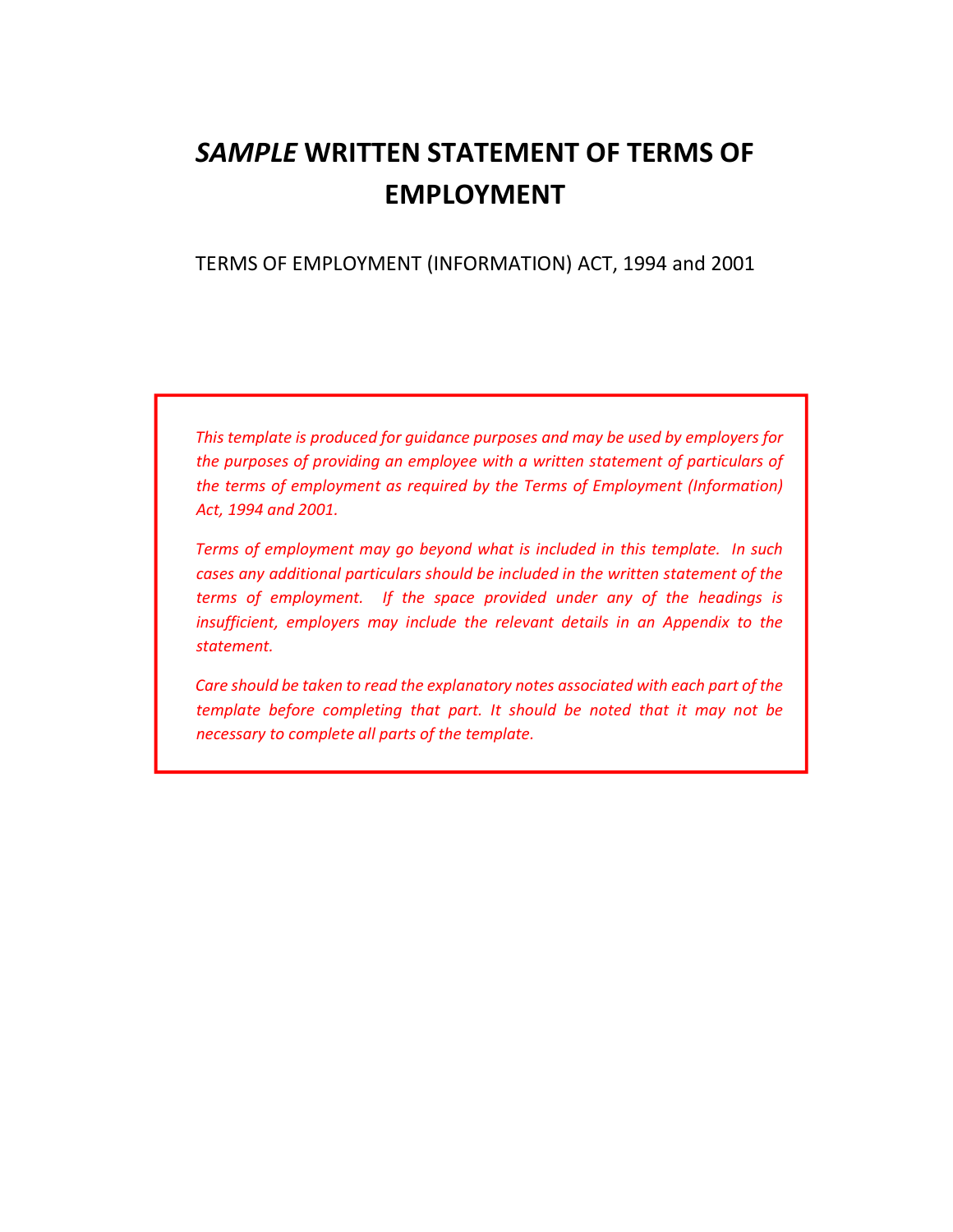# TERMS OF EMPLOYMENT (INFORMATION) ACT, 1994 and 2001

# SAMPLE WRITTEN STATEMENT OF TERMS OF EMPLOYMENT

This form may be used by employers for the purposes of providing an employee with a written statement of particulars of the terms of employment as required by the above Act.

IMPORTANT: Please refer to explanatory notes attached before completing the form.

| <b>NAME OF EMPLOYER</b><br>(See Note 1)            |                                                                                                                                                                                               |
|----------------------------------------------------|-----------------------------------------------------------------------------------------------------------------------------------------------------------------------------------------------|
| <b>ADDRESS OF EMPLOYER</b><br>(See Note 2)         |                                                                                                                                                                                               |
| <b>PLACE OF WORK</b><br>(See Note 3)               |                                                                                                                                                                                               |
| <b>JOB TITLE OR NATURE OF WORK</b><br>(See Note 4) |                                                                                                                                                                                               |
|                                                    |                                                                                                                                                                                               |
|                                                    |                                                                                                                                                                                               |
|                                                    |                                                                                                                                                                                               |
| <b>ORDER</b>                                       | (iii) APPLICABLE EMPLOYMENT REGULATION ORDER OR SECTORAL EMPLOYMENT                                                                                                                           |
|                                                    | DATE OF COMMENCEMENT OF EMPLOYMENT ___________________<br>(i) IF TEMPORARY CONTRACT (expected duration of temporary contract)<br>(ii) IF FIXED TERM CONTRACT (date on which contract expires) |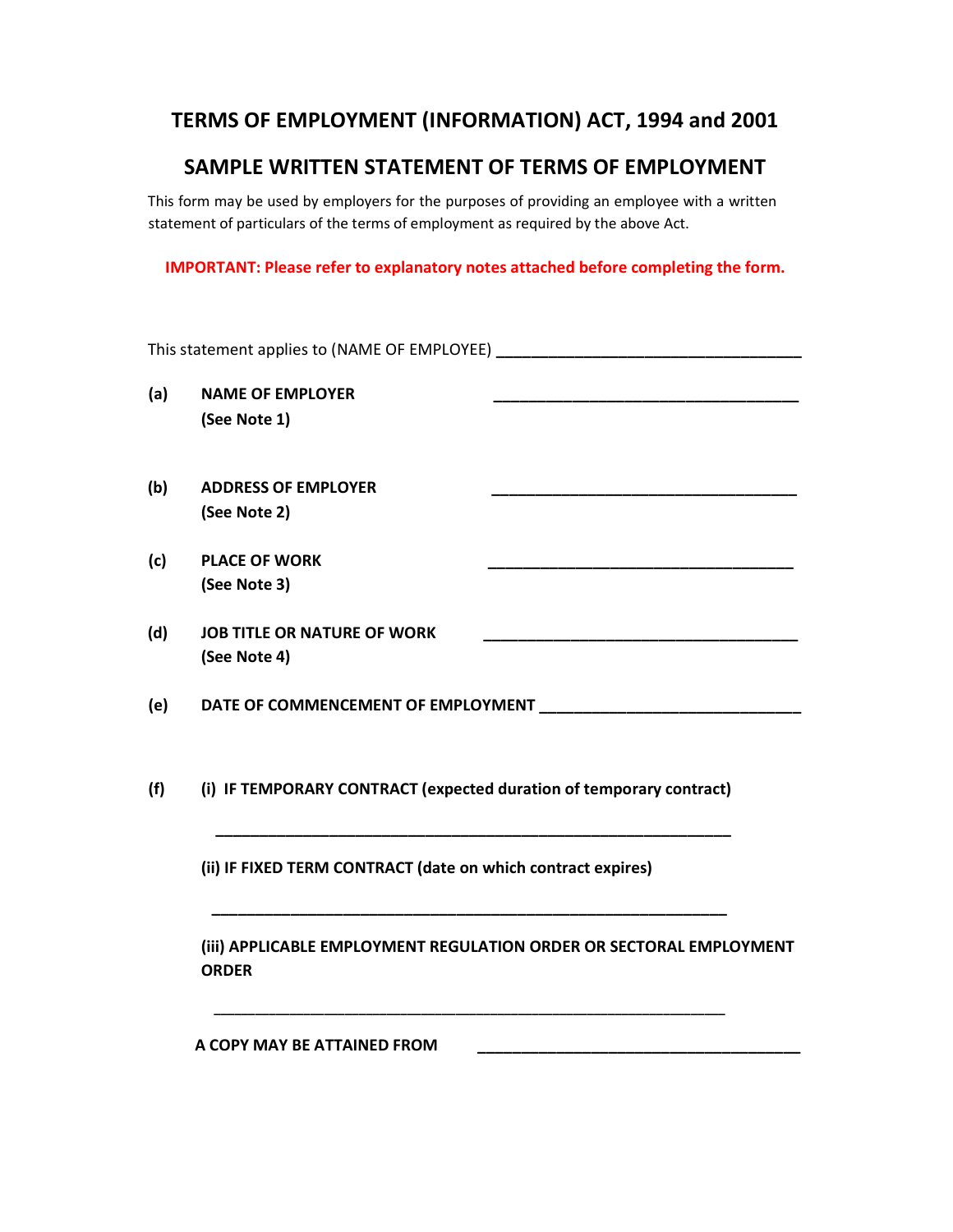(g) RATE OF RENUMERATION (See Note 5 and Note6)

## MINIMUM WAGE PAY REFERENCE PERIOD (period used to calculate hourly rate of pay or the National Minimum Wage Act 2000) (See Note 6)

\_\_\_\_\_\_\_\_\_\_\_\_\_\_\_\_\_\_\_\_\_\_\_\_\_\_\_\_\_\_\_\_\_\_\_\_\_\_\_\_\_\_\_\_\_\_\_\_\_\_\_\_\_\_\_\_\_\_\_\_\_\_\_\_\_

The employee may, under Section 23 of the National Minimum Wage Act, 2000, request from the employer a written statement of the employee's average hourly rate of pay for any pay reference period falling within the previous 12 months, as provided in that section.

## (h) PAY INTERVALS

(weekly, monthly or otherwise)

(i) HOURS OF WORK (including overtime) (See Note7) Normal start time

Normal finish time

#### Statutory Rest Periods under the Organisation of Working Time Act, 1997:

Employees are entitled to:

- A daily rest period of 11 consecutive hours per 24 hours;
- A weekly rest period of 24 consecutive hours per 7 days, following a daily rest period;
- A 15-minute break if working 4.5 hours;
- A 30-minute break if working 6 hours. (which may include the first break)

Payment for breaks is not a statutory entitlement.

## Rest Period Not Received (See Note 14) Note for Employer

Outline procedure for employee to notify employer in writing that he/she has not received their entitlement as outlined above. This notification must be made within one week of an employee not availing of their entitlement. (See S.I. 473 of 2001) available on the Irish Statute Book website: www.irishstatutebook.ie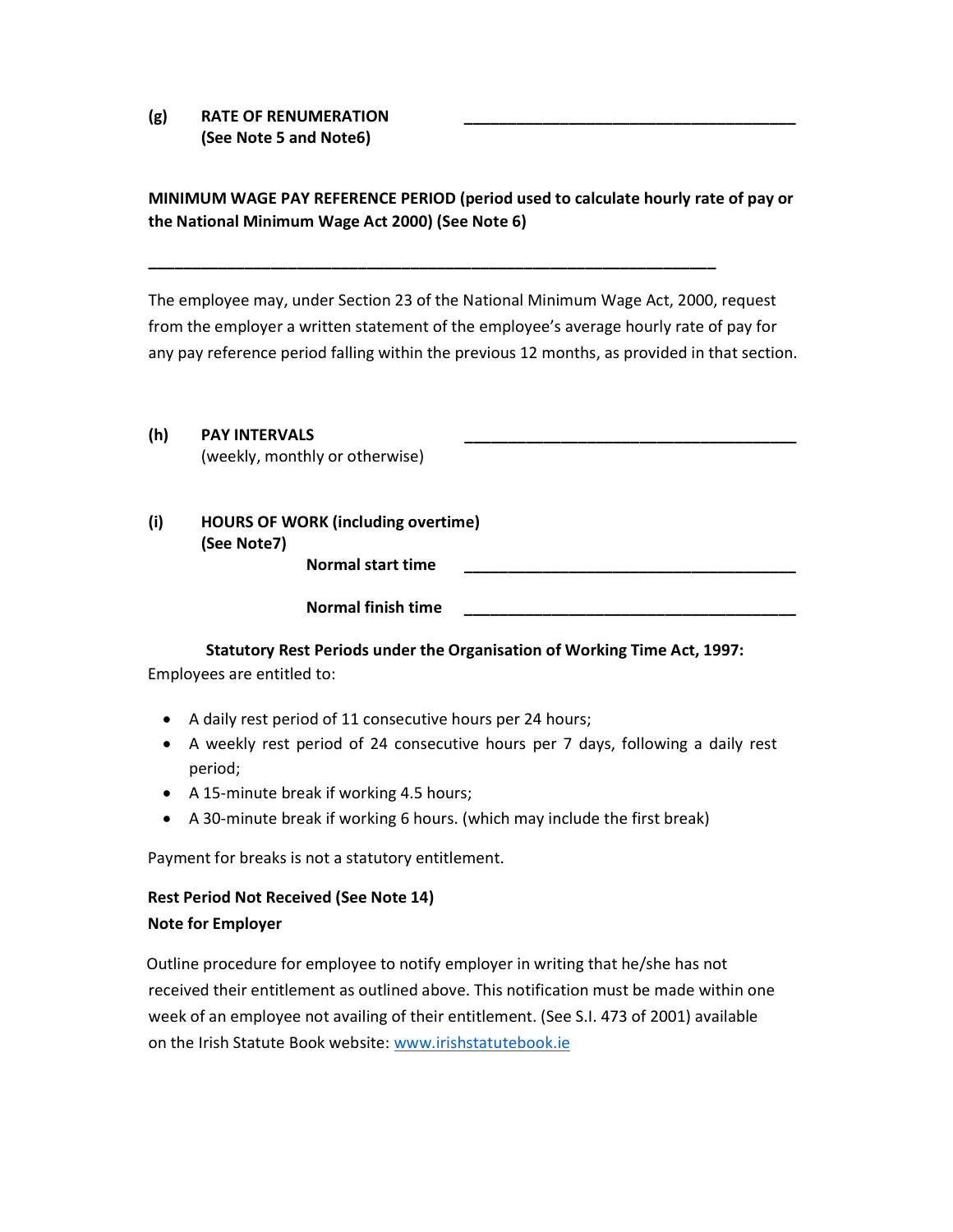#### (j) PAID LEAVE (See Note 8)

| (k) | (i) INCAPACITY FOR WORK/SICKNESS/SICK PAY (See Note 9) |
|-----|--------------------------------------------------------|
|     | Other (if any)                                         |
|     | <b>Public Holiday Entitlement</b>                      |
|     | Annual Leave Entitlement (e.g. days)                   |

\_\_\_\_\_\_\_\_\_\_\_\_\_\_\_\_\_\_\_\_\_\_\_\_\_\_\_\_\_\_\_\_\_\_\_\_\_\_\_\_\_\_\_\_\_\_\_\_\_\_\_\_\_\_\_\_\_\_\_\_

Note for Employer: Outline the procedures in place

(ii) PENSION AND PENSION SCHEMES (See Note 10) (Employers are required by law to provide access to a Pension Scheme)

\_\_\_\_\_\_\_\_\_\_\_\_\_\_\_\_\_\_\_\_\_\_\_\_\_\_\_\_\_\_\_\_\_\_\_\_\_\_\_\_\_\_\_\_\_\_\_\_\_\_\_\_\_\_\_\_\_\_\_\_\_\_\_\_\_\_

## (l) PERIOD OF NOTICE TO BE GIVEN BEFORE TERMINATING EMPLOYMENT (See Note 11)

By the employer to the employee

By the employee to the employer

- (m) RELEVANT COLLECTIVE AGREEMENT (See Note 12) Note for employer: Details of the agreement and the relevant particulars should be outlined.
- (n) APPLICABLE TO EMPLOYEES UNDER 18 YEARS OF AGE A copy of abstract of Protection of Young Persons (Employment) Act, 1996 must be given to employee no later than one month after commencement. (PYP leaflet)
- (o) GRIEVANCE AND DISCIPLINARY PROCEDURES (See note 15) This is in relation to any changes in the particulars given above and employment outside the state, (See Note 13)

Signed: \_\_\_\_\_\_\_\_\_\_\_\_\_\_\_\_\_\_\_\_\_\_\_\_\_\_\_ Date: \_\_\_\_\_\_\_\_\_\_\_\_\_\_\_\_\_\_\_

(Proprietor/Manager/Company Secretary/Personnel Manager)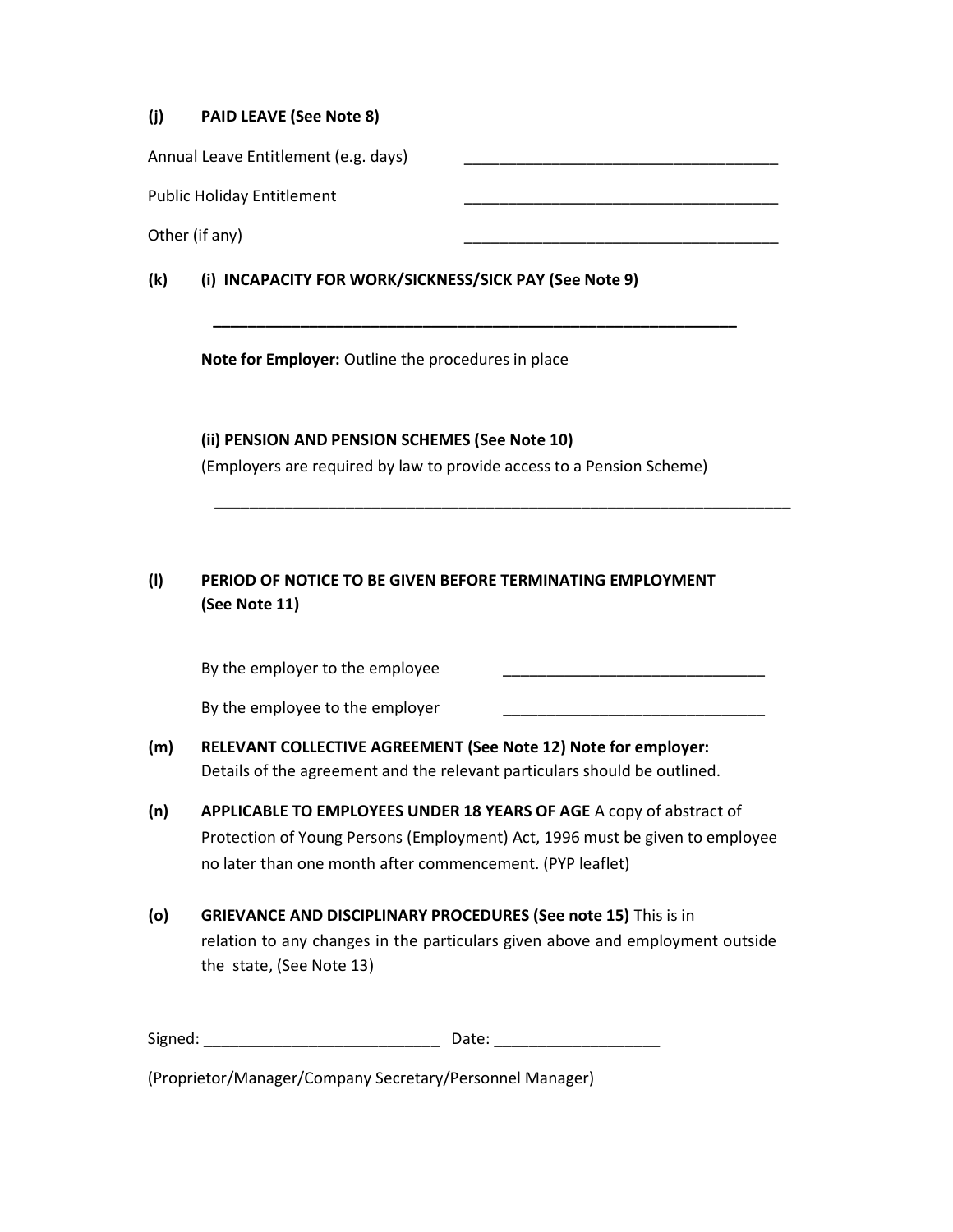# NOTES FOR EMPLOYERS ON COMPLETING WRITTEN STATEMENT OF TERMS OF EMPLOYMENT OF AN EMPLOYEE

Note 1: NAME OF EMPLOYER — Employers must state their full and correct name. In the case of a limited company, the name of the company as registered with the Companies Registration Office should be given.

Note 2: ADDRESS OF EMPLOYER — A number of options are available under this heading. The intention is to ensure that the employee is given the full and accurate address of the employer. The options are as follows:

- The full address in the State.
- The address of the principal place of the relevant business in the State (this could be appropriate in the case of a business which has a number of locations).
- The address of the registered office, i.e. address of the company as registered with the Companies Registration Office.

Note 3: PLACE OF WORK — Employers must state the place of work of the employee. If there is no fixed or main place of work, the employer must state the main place of business and State that the employee will be required or permitted to work in various locations.

Note 4: JOB TITLE/NATURE OF WORK — Employers must state either the title of the job, e.g. general operative, accounts clerk, or nature of work, e.g. construction work, accounts work, etc.

Note 5: IMPORTANT — Where employees are covered by an Employment Regulation Order or a Sectoral Employment Agreement, it is sufficient to refer the employee to the provisions of the relevant legislation, namely, an Employment Regulation Order, an employment agreement registered with the Labour Court, a collective agreement or a company handbook for the areas detailed in (g) to (I). However, copies of these documents must be made available.

#### Note 6: RATE OF REMUNERATION/MEANS OF CALCULATING REMUNERATION —

In addition to basic pay, this heading covers any other aspects of remuneration such as Sunday premium, bonus, commission, productivity incentives, etc. (If the employer does not give details of the rate of remuneration, he/she must give details of the method of calculating the remuneration). If appropriate, it could be stated that the rate is as set out in a specified Employment Regulation Order or Sectoral Employment Agreement.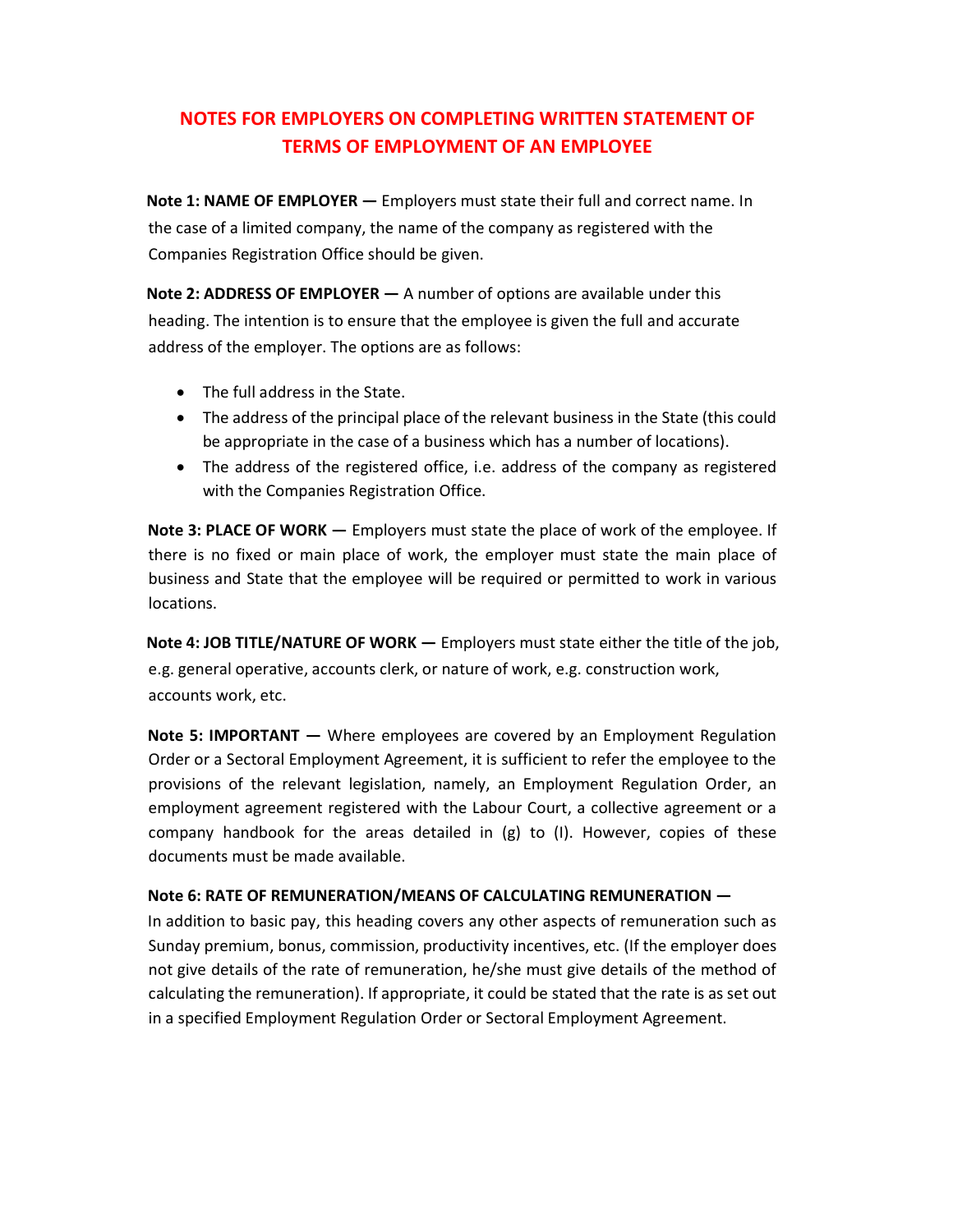The following payments are regarded as wages:

- Normal basic pay (as well as any overtime);
- Sunday premium
- Shift allowances or other similar payments;
- Any fee, bonus or commission;
- Any holiday, sick or maternity pay;
- Any other return of payment for work (whether made under the contract of employment or otherwise), and;
- Any sum payable to an employee in lieu of notice of termination or employment.

Sunday Premium: If already included in the determination of pay, this should be indicated. If not already included in the rate of pay, an employee is entitled to paid time off in lieu or a premium payment for Sunday working.

An employee is entitled to the premium payment for Sunday working payable to a comparable employee in a collective agreement in force in a similar industry or sector. This means that the Sunday premium, if not already paid, will be equivalent to the closest applicable collective agreement which applies to the same or similar work under similar circumstances and which provides for a Sunday premium.

The premium can be in the form of:

- An allowance
- Increased rate of pay
- Paid time off
- Combination of the above.

The employer must indicate the pay reference period for the purposes of the National Minimum Wage Act, 2000. Also, the employer must state that the employee may request from the employer a written statement of the employee's average hourly rate of pay for any reference period falling within the previous 12 months as provided in Section 23 of the Organisation of Working Time Act, 2000.

Note 7: HOURS OF WORK — Employers must give details about the terms and conditions relating to hours of work including overtime. This should include arrangements in relation to length of normal working hours, Saturday/Sunday work, evening work, shift rotas or other such arrangements, as appropriate, and details of rest breaks and rest periods under the Organisation of Working Time Act, 1997.

Note 8: PAID LEAVE — Employers must give details of any terms or conditions relating to paid leave (other than paid sick leave which is covered in Note 9 below). This should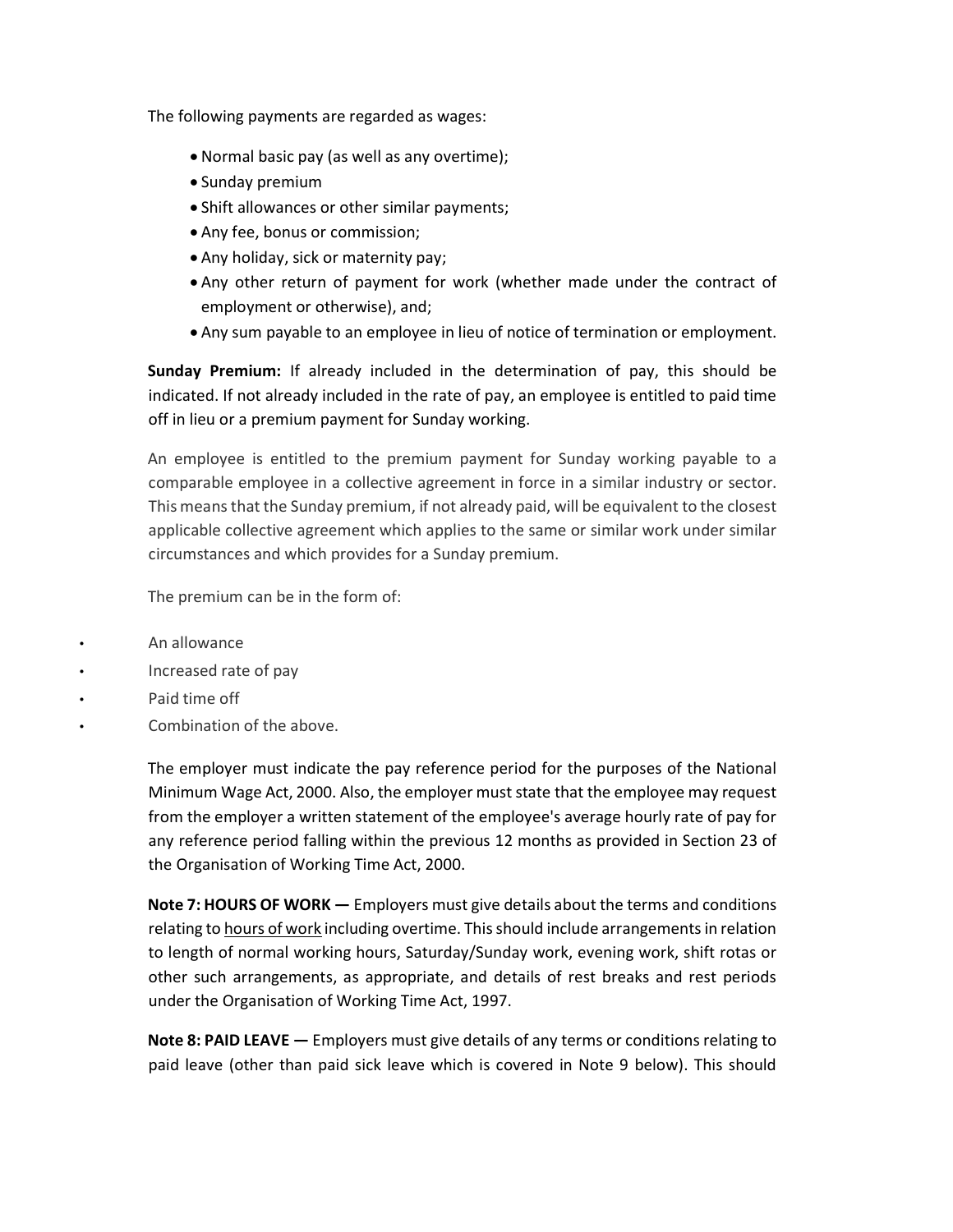include any paid leave schemes that the employer operates, for example holidays, maternity, special leave, etc. and any arrangements that apply to such leave.

Note 9: SICK LEAVE — Employers must state any terms and conditions that apply to an employee relating to incapacity for work or sickness/injury and paid sick leave, e.g. terms and conditions of sick-pay schemes, reporting of absences, production of medical certificates, rules relating to payment, etc. If this employment is covered by an ERO or SEO, then this should be stated.

Note 10: PENSIONS — Employers must state the terms and conditions of any pension schemes and any arrangements relevant to pensions. Further information in relation to pensions can be obtained at http://www.pensionsauthority.ie - telephone no. 01 613 1900, Lo Call 1890 656565.

Note 11: NOTICE – Employers must give details of the period of notice to be given by the employer and by the employee prior to the termination of the contract of employment. If it is not possible to indicate the period of notice when the written statement is given to an employee, the statement should clearly indicate the method for determining the period of notice. Where an employee has a statutory entitlement to notice under the terms of the Minimum Notice and Terms of Employment Act, 1973, this should be indicated.

Note 12: COLLECTIVE AGREEMENTS — Employers must refer to any collective agreements which affect the employee's terms and conditions of employment. In the case of collective agreements to which the employer was not a party, but which apply to the employment concerned, organisations which made the agreement should be indicated. An example would be a registered agreement concluded by certain employers and unions within a sector of activity but binding on all. EROs and SEOs must be specified if they apply to the employment. This is in addition to the requirements to circulate or display copies of the agreements

#### Note 13: ADDITIONAL NOTES

#### CHANGES IN THE TERMS OF EMPLOYMENT

Employers should note that, where there are any changes to the contained in the written Statement, the nature and date of the change must be notified by the employer to the employee within one month of the change taking effect. In the case of changes as a result of an employee being assigned to employment outside the State for a period of not less than one month, the nature of the change must be notified before the employee's departure from the state. Changes to terms of employment must be agreed by both parties prior to those changes being implemented.